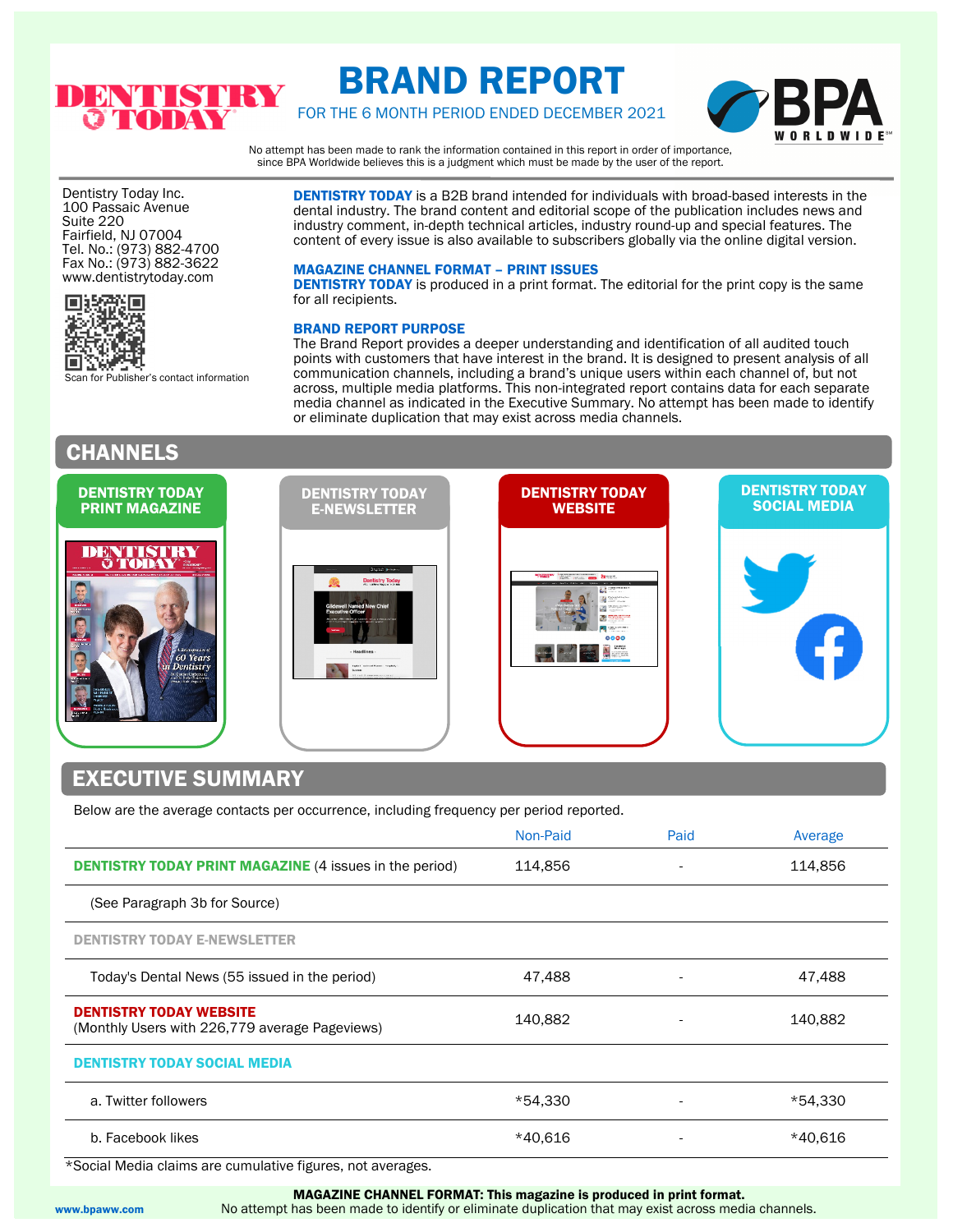#### FIELD SERVED

l

DENISTRY TODAY serves the dental profession.

#### DEFINITION OF RECIPIENT QUALIFICATION

Qualified recipients are practicing dentists, dental school faculty, and senior and other dental students in the United States.

No. 284/12-21<br>Comparable No. 284/12-21 Comparable

| <b>AVERAGE NON-QUALIFIED CIRCULATION</b>     |        | 1. AVERAGE QUALIFIED CIRCULATION BREAKOUT FOR PERIOD |                    |                                                                             |                   | 2. QUALIFIED CIRCULATION BY ISSUES FOR PERIOD |                    |
|----------------------------------------------|--------|------------------------------------------------------|--------------------|-----------------------------------------------------------------------------|-------------------|-----------------------------------------------|--------------------|
| Non-Qualified<br>Not Included Elsewhere      | Copies |                                                      | Total<br>Oualified | Qualified<br>Non-Paid                                                       | Qualified<br>Paid | <b>2021 Issue</b>                             | Total<br>Qualified |
| <b>Other Paid Circulation</b>                |        | Oualified<br>Circulation<br>Individual               |                    | Copies Percent Copies Percent Copies Percent<br>114.856 100.0 114.856 100.0 |                   | July/August                                   | 111.457            |
| Advertiser and Agency                        | 379    | Sponsored<br>Individually<br>Addressed               |                    |                                                                             |                   | September                                     | 115.864            |
| Allocated for Trade Shows<br>and Conventions | 75     | Membership<br>Benefit                                |                    |                                                                             |                   |                                               |                    |
| All Other                                    | 407    | Multi-Copy Same<br>Addressee                         |                    |                                                                             |                   | October                                       | 115.978            |
|                                              |        | <b>Single Copy Sales</b>                             |                    |                                                                             |                   |                                               |                    |
| <b>TOTAL</b>                                 | 861    | <b>TOTAL</b><br><b>CIRCULATION</b>                   |                    | <b>OUALIFIED 114.856 100.0 114.856 100.0</b>                                |                   | November/December                             | 116.123            |

3a. BUSINESS/OCCUPATION BREAKOUT OF QUALIFIED CIRCULATION FOR ISSUE OF NOVEMBER/DECEMBER 2021 This issue is 1.5% or 1,690 copies above the average of the other 3 issues reported in Paragraph 2. This publication conforms to the uniform business/professional breakout which was developed by the BPA Worldwide advertiser, agency and publisher committee for the Dental Market in May 1974 and revised annually, requiring participating publications to report their circulation on a comparable basis by June 1976. A copy of the comparability brochure can be obtained from BPA Worldwide.

| <b>Business and Profession</b>                                                                                                | <b>Total Qualified</b> | Percent of Total |
|-------------------------------------------------------------------------------------------------------------------------------|------------------------|------------------|
| 1. DENTISTS-including Part-Time Faculty Members and Graduate Students                                                         | 112,682                | 97.0             |
| 2. DENTISTS-Full-Time Faculty Members                                                                                         | 416                    | 0.4              |
| 3. DENTISTS-FEDERAL GOVERNMENT                                                                                                |                        |                  |
| a. Military                                                                                                                   | 48                     |                  |
| b. Public Health and Veterans Administration                                                                                  | 79                     | 0.1              |
| TOTAL COPIES TO U.S. DENTISTS                                                                                                 | 113,225                | 97.5             |
| 4. DENTISTS-Foreign, Canadian General Practitioners (Note 1)                                                                  |                        |                  |
| 5. UNDERGRADUATE DENTAL STUDENTS                                                                                              |                        |                  |
| a. Seniors                                                                                                                    |                        |                  |
| b. Others                                                                                                                     |                        |                  |
| 6. DENTAL SCHOOLS: Administrators and Faculty Members without a DDS or DMD degree                                             |                        |                  |
| 7. DENTAL HYGIENIST, DENTAL ASSISTANT AND DENTAL LABORATORY TECHNICIAN SCHOOLS:<br>Directors, instructors and Other Personnel |                        |                  |
| 8. DENTAL SUPPLY DEALERS: Executives, Salesman and Other Dealer Personnel                                                     |                        |                  |
| 9. DENTAL LABORATORIES: Owners, Managers and Other Personnel                                                                  |                        |                  |
| 10. Other Titles and Non-Titled Recipients (Note 2)                                                                           | 2,898                  | 2.5              |
| <b>TOTAL QUALIFIED CIRCULATION</b>                                                                                            | 116,123                | 100.0            |
|                                                                                                                               |                        |                  |

Note 1: DENTISTS- Foreign has been changed to DENTISTS-Foreign, Canadian General Practitioners at the publisher's option. Note 2: Category has been added at the publisher's option.

| Year of Graduation (Note 1)             | <b>Total Qualified</b> | Percent of Total |
|-----------------------------------------|------------------------|------------------|
| 2020                                    | 3,955                  | 3.5              |
| 2019                                    | 4,021                  | 3.5              |
| 2014 - 2018                             | 17,270                 | 15.2             |
| 2009 - 20013                            | 14,507                 | 12.8             |
| 2004-2008                               | 13,591                 | 12.0             |
| 1999 - 2003                             | 13,464                 | 11.9             |
| 1994 - 1998                             | 11,852                 | 10.5             |
| 1989-1993                               | 11,511                 | 10.2             |
| 1984 - 1988                             | 12,097                 | 10.7             |
| 1983 and earlier                        | 10,957                 | 9.7              |
| <b>TOTAL QUALIFIED TO U.S. DENTISTS</b> | 113,225                | 100.0            |

Note 1: Year groupings deviate from the standard, at the publisher's option.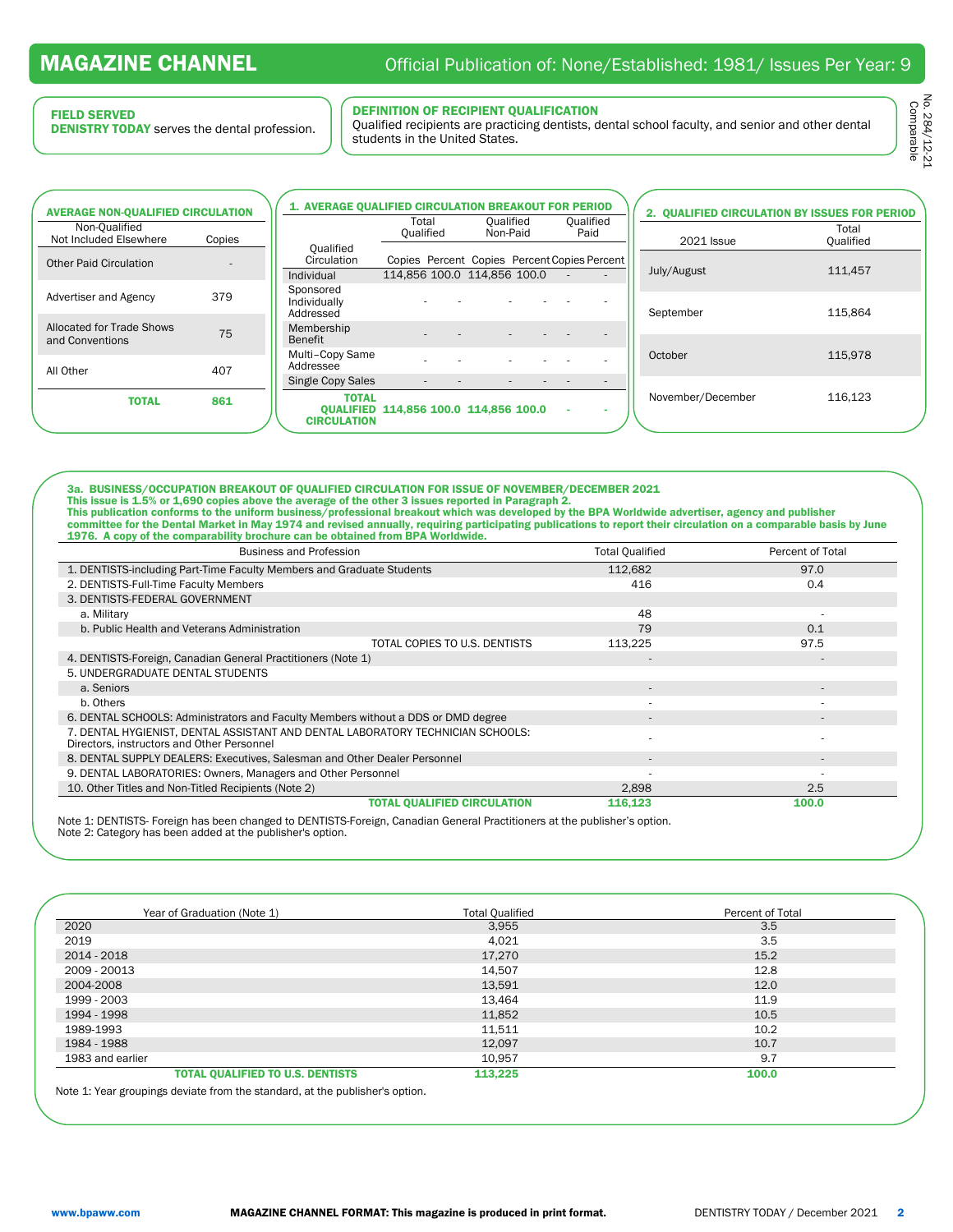| Analysis of U.S. Dentists by Specialty                                           | <b>Total Qualified</b> | Percent of Total |
|----------------------------------------------------------------------------------|------------------------|------------------|
| 1. DENTISTS - including Part-Time Faculty Members and Graduate Students (Note 1) |                        |                  |
| a. General Practice                                                              | 106.324                | 94.2             |
| b. Oral Surgeons                                                                 | 970                    | 0.9              |
| c. Endodontists                                                                  | 971                    | 0.9              |
| d. Orthodontists                                                                 | 1,744                  | 1.5              |
| e. Pedodontists                                                                  | 1,200                  | 1.1              |
| f. Periodontists                                                                 | 959                    | 0.8              |
| g. Prosthodontists                                                               | 548                    | 0.5              |
| h. Oral Pathologists                                                             | 22                     |                  |
| . Public Health                                                                  | 65                     | 0.1              |
| Oral Maxillofacial Radiology (Note 2)                                            | 2                      | $\overline{a}$   |
| Other Specialty-Non ADA Specialty (Note 2)                                       | 4                      |                  |
| <b>TOTAL</b>                                                                     | 112.809                | 100.0            |

Note 2: Specialty has been added at the publisher's option.

|    |                                   |              | (This chart represents 112,809 or 9 | ---------- |
|----|-----------------------------------|--------------|-------------------------------------|------------|
|    | <b>Specialty</b>                  |              | Copies                              | %          |
| А. | <b>General Practice</b>           |              | 106,324                             | 94.2       |
| В. | Oral Surgeons                     |              | 970                                 | 0.9        |
| C. | Endodontists                      |              | 971                                 | 0.9        |
| D. | Orthodontists                     |              | 1,744                               | 1.5        |
| Ε. | Pedodontists                      |              | 1,200                               | 1.1        |
| F. | Periodontists                     |              | 959                                 | 0.8        |
| G. | Prosthodontists                   |              | 548                                 | 0.5        |
| Η. | Oral Pathologists                 |              | 22                                  |            |
| I. | <b>Public Health</b>              |              | 65                                  | 0.1        |
| J. | Oral Maxillofacial Radiology      |              | 2                                   |            |
| K. | Other Specialty-Non ADA Specialty |              | 4                                   |            |
|    |                                   | <b>TOTAL</b> | 112.809                             | 100.0      |

### 3a. Breakout of U.S. Dentists by Specialty  $99.6\%$  of the entire file of 113,225)



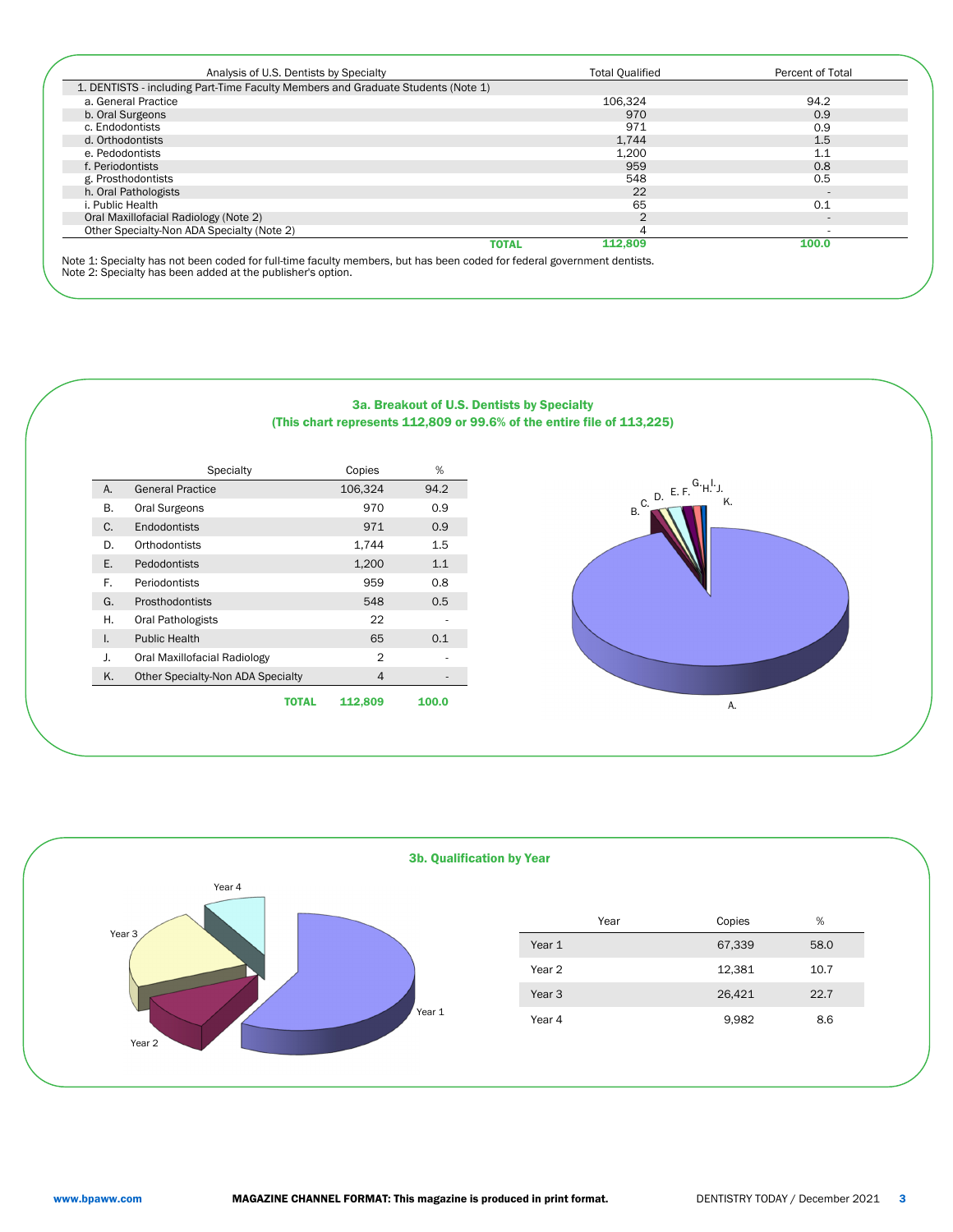|                                                                 |                |                          | <b>Oualified Within</b>  |                          |                    |                          |
|-----------------------------------------------------------------|----------------|--------------------------|--------------------------|--------------------------|--------------------|--------------------------|
| <b>Qualification Source</b>                                     | 1 year         | 2 years                  | 3 years                  | 4 Years                  | Total<br>Qualified | Percent                  |
| <b>TOTAL</b> - Direct Request:                                  | 10,481         | 12,381                   | 26,317                   | 9,856                    | 59,035             | 50.8                     |
| a. Written                                                      | 1,767          | 2,723                    | 7,143                    | 2,281                    | 13,914             | 12.0                     |
| b. Telecommunication                                            | 8,668          | 9,483                    | 18,924                   | 7,557                    | 44,632             | 38.4                     |
| c. Electronic                                                   | 46             | 175                      | 250                      | 18                       | 489                | 0.4                      |
| II. TOTAL - Request from recipient's company:                   |                |                          |                          | $\overline{a}$           |                    |                          |
| a. Written                                                      |                | ×                        | ×                        | ×                        | $\sim$             |                          |
| b. Telecommunication                                            |                | $\overline{\phantom{a}}$ | $\overline{\phantom{a}}$ | $\overline{\phantom{a}}$ |                    | $\overline{\phantom{a}}$ |
| c. Electronic                                                   |                |                          |                          |                          |                    |                          |
| III. TOTAL - Membership Benefit:                                | $\blacksquare$ | $\blacksquare$           | $\blacksquare$           | $\blacksquare$           | $\blacksquare$     | $\blacksquare$           |
| a. Individual                                                   |                |                          |                          |                          |                    |                          |
| b. Organizational                                               |                | $\overline{\phantom{a}}$ |                          |                          |                    | $\overline{\phantom{a}}$ |
| IV. TOTAL - Communication (other than request):                 |                |                          | 104                      | 126                      | 230                | 0.2                      |
| a. Written                                                      |                |                          | 104                      | 126                      | 230                | 0.2                      |
| b. Telecommunication                                            |                | $\overline{\phantom{a}}$ |                          |                          |                    |                          |
| c. Electronic                                                   |                |                          | $\overline{\phantom{a}}$ |                          |                    |                          |
| V. TOTAL - Sources other than above (listed<br>alphabetically): | 56,858         |                          |                          | N/A                      | 56,858             | 49.0                     |
| *Association rosters and directories                            | 56,858         | $\overline{\phantom{a}}$ | $\overline{\phantom{a}}$ | N/A                      | 56,858             | 49.0                     |
| <b>Business directories</b>                                     |                |                          |                          | N/A                      |                    |                          |
| Manufacturer's, distributor's and wholesaler's lists            |                |                          | $\overline{\phantom{a}}$ | N/A                      |                    | $\overline{\phantom{a}}$ |
| Other sources                                                   |                |                          |                          | N/A                      |                    |                          |
| VI. TOTAL - Single Copy Sales:                                  |                |                          |                          |                          |                    |                          |
| <b>TOTAL QUALIFIED CIRCULATION</b>                              | 67,339         | 12,381                   | 26,421                   | 9,982                    | 116,123            | 100.0                    |
| <b>PERCENT</b>                                                  | 58.0           | 10.7                     | 22.7                     | 8.6                      | 100.0              |                          |

#### \*See Additional Data

Note: In these unprecedented times caused by the coronavirus (COVID-19) pandemic, resulting in workplace closures, sporadic workplace visits and work-from-home solutions,<br>consent and renewal campaigns are impacted. Theref

|                                               | Total                    |         |
|-----------------------------------------------|--------------------------|---------|
| <b>Mailing Address</b>                        | Oualified                | Percent |
| Individuals by name and title and/or function | 116.123                  | 100.0   |
| Individuals by name only                      |                          |         |
| Titles or functions only                      |                          |         |
| Company names only                            |                          |         |
| Multi-Copy Same Addressee copies              | $\overline{\phantom{a}}$ |         |
| Single Copy Sales                             |                          |         |
| <b>TOTAL QUALIFIED CIRCULATION</b>            | 116.123                  | 100.0   |

#### GEOGRAPHICAL BREAKOUT OF QUALIFIED CIRCULATION FOR ISSUE OF NOVEMBER/DECEMBER 2021\*

| <b>State</b>            |                         | <b>Total Qualified</b> | Percent |                         | State                              | <b>Total Qualified</b> | Percent |
|-------------------------|-------------------------|------------------------|---------|-------------------------|------------------------------------|------------------------|---------|
| Maine                   |                         | 399                    |         | Kentucky                |                                    | 1,423                  |         |
| New Hampshire           |                         | 488                    |         | Tennessee               |                                    | 1,967                  |         |
| Vermont                 |                         | 195                    |         | Alabama                 |                                    | 1,183                  |         |
| Massachusetts           |                         | 2,877                  |         | Mississippi             |                                    | 793                    |         |
| Rhode Island            |                         | 327                    |         |                         | <b>EAST SO. CENTRAL</b>            | 5,366                  | 4.6     |
| Connecticut             |                         | 1,443                  |         | Arkansas                |                                    | 814                    |         |
|                         | <b>NEW ENGLAND</b>      | 5,729                  | 4.9     | Louisiana               |                                    | 1,334                  |         |
| New York                |                         | 7,946                  |         | Oklahoma                |                                    | 1,225                  |         |
| New Jersey              |                         | 4,212                  |         | Texas                   |                                    | 9,710                  |         |
| Pennsylvania            |                         | 3,829                  |         |                         | <b>WEST SO. CENTRAL</b>            | 13,083                 | 11.3    |
|                         | <b>MIDDLE ATLANTIC</b>  | 15,987                 | 13.8    | Montana                 |                                    | 384                    |         |
| Ohio                    |                         | 3,644                  |         | Idaho                   |                                    | 617                    |         |
| Indiana                 |                         | 2,144                  |         | Wyoming                 |                                    | 179                    |         |
| <b>Illinois</b>         |                         | 5,403                  |         | Colorado                |                                    | 2,283                  |         |
| Michigan                |                         | 3,848                  |         | New Mexico              |                                    | 586                    |         |
| Wisconsin               |                         | 1,949                  |         | Arizona                 |                                    | 2,391                  |         |
|                         | <b>EAST NO. CENTRAL</b> | 16,988                 | 14.6    | Utah                    |                                    | 1.281                  |         |
| Minnesota               |                         | 2,060                  |         | Nevada                  |                                    | 931                    |         |
| lowa                    |                         | 991                    |         |                         | <b>MOUNTAIN</b>                    | 8,652                  | 7.5     |
| Missouri                |                         | 1,848                  |         | Alaska                  |                                    | 278                    |         |
| North Dakota            |                         | 246                    |         | Washington              |                                    | 3,407                  |         |
| South Dakota            |                         | 309                    |         | Oregon                  |                                    | 1,154                  |         |
| Nebraska                |                         | 764                    |         | California              |                                    | 17,231                 |         |
| Kansas                  |                         | 943                    |         | Hawaii                  |                                    | 620                    |         |
| <b>WEST NO. CENTRAL</b> |                         | 7,161                  | 6.2     |                         | <b>PACIFIC</b>                     | 22,690                 | 19.5    |
| Delaware                |                         | 267                    |         |                         | <b>UNITED STATES</b>               | 116,123                | 100.0   |
| Maryland                |                         | 2,315                  |         | <b>U.S. Territories</b> |                                    |                        |         |
| Washington, DC          |                         | 301                    |         | Canada                  |                                    |                        |         |
| Virginia                |                         | 3,011                  |         | Mexico                  |                                    |                        |         |
| West Virginia           |                         | 474                    |         | Other International     |                                    |                        |         |
| North Carolina          |                         | 3,203                  |         | APO/FPO                 |                                    |                        |         |
| South Carolina          |                         | 1,480                  |         |                         |                                    |                        |         |
| Georgia                 |                         | 2,737                  |         |                         |                                    |                        |         |
| Florida                 |                         | 6,679                  |         |                         | <b>TOTAL OUALIFIED CIRCULATION</b> | 116.123                | 100.0   |
|                         | <b>SOUTH ATLANTIC</b>   | 20,467                 | 17.6    |                         |                                    |                        |         |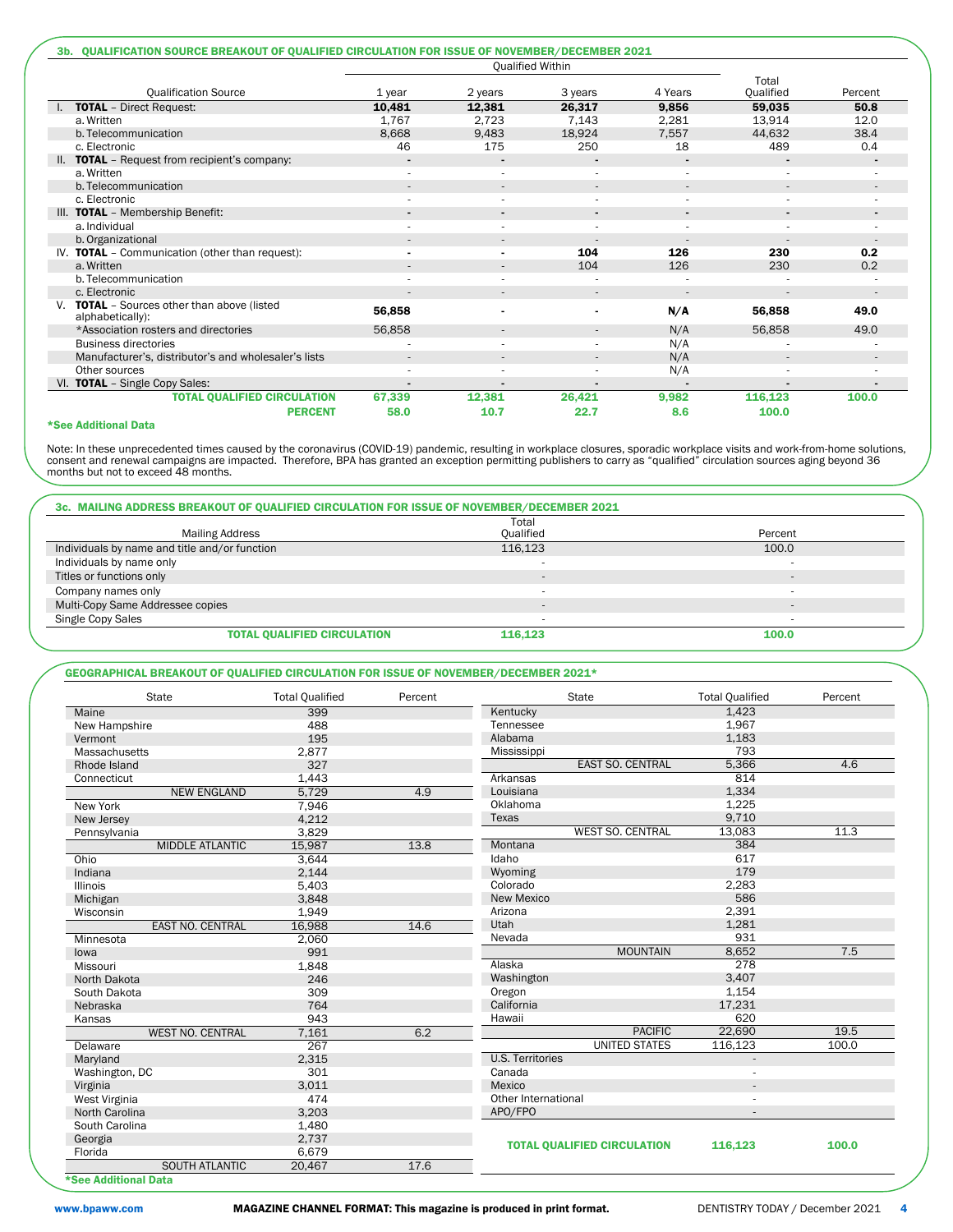## E-NEWSLETTER CHANNEL

| 2021                           | <b>Today's Dental News</b> |
|--------------------------------|----------------------------|
| <b>JULY</b>                    |                            |
| July 2                         | 42,385                     |
| July 5                         | 42,371                     |
| July 7                         | 42,349                     |
| July 9                         | 42,328                     |
| July 12                        | 42,326                     |
| July 14                        | 42,334                     |
| July 16                        | 42,314                     |
| July 19                        | 42,288                     |
| July 21                        | 42,267                     |
| July 23                        | 42,242                     |
| July 26                        | 42,218                     |
| July 28                        | 41,109                     |
| July 30                        | 42,181                     |
| <b>AUGUST</b>                  |                            |
| August 2                       | 42,073                     |
| August 6                       | 42,052                     |
| August 9                       | 42,031                     |
| August 13                      | 41,986                     |
| August 18                      | 41,994                     |
| August 20                      | 41,932                     |
|                                |                            |
| August 23                      | 41,910                     |
| August 25                      | 41,893                     |
| August 27                      | 41,883                     |
| August 30                      | 41,745                     |
| <b>SEPTEMBER</b>               |                            |
| September 1                    | 41,544                     |
| September 3                    | 41,239                     |
| September 7                    | 41,217                     |
| September 8                    | 41,198                     |
| September 10                   | 41,183                     |
| September 20                   | 40,848                     |
| September 22                   | 40,833                     |
| September 29                   | 40,797                     |
| <b>OCTOBER</b>                 |                            |
| October 6                      | 41,204                     |
| October 13                     | 41,157                     |
| October 15                     | 45,967                     |
| October 18                     | 45,928                     |
| October 25                     | 50,306                     |
| October 29                     | 50,245                     |
| <b>NOVEMBER</b>                |                            |
| November 3                     | 50,209                     |
| November 5                     | 50,174                     |
| November 8                     | 50,154                     |
| November 10                    | 50,134                     |
|                                |                            |
| November 12                    | 55,686                     |
| November 15                    | 55,627                     |
| November 19                    | 55,536                     |
| November 22                    | 55,494                     |
| November 24                    | 61,410                     |
| November 29                    | 61,352                     |
| <b>DECEMBER</b>                |                            |
| December 1                     | 61,279                     |
| December 3                     | 61,221                     |
| December 6                     | 61,182                     |
| December 10                    | 62,251                     |
| December 16                    | 62,095                     |
| December 20                    | 62,075                     |
|                                |                            |
|                                |                            |
| December 22                    | 62,040                     |
| December 27<br><b>AVERAGE:</b> | 62,022<br>47,488           |